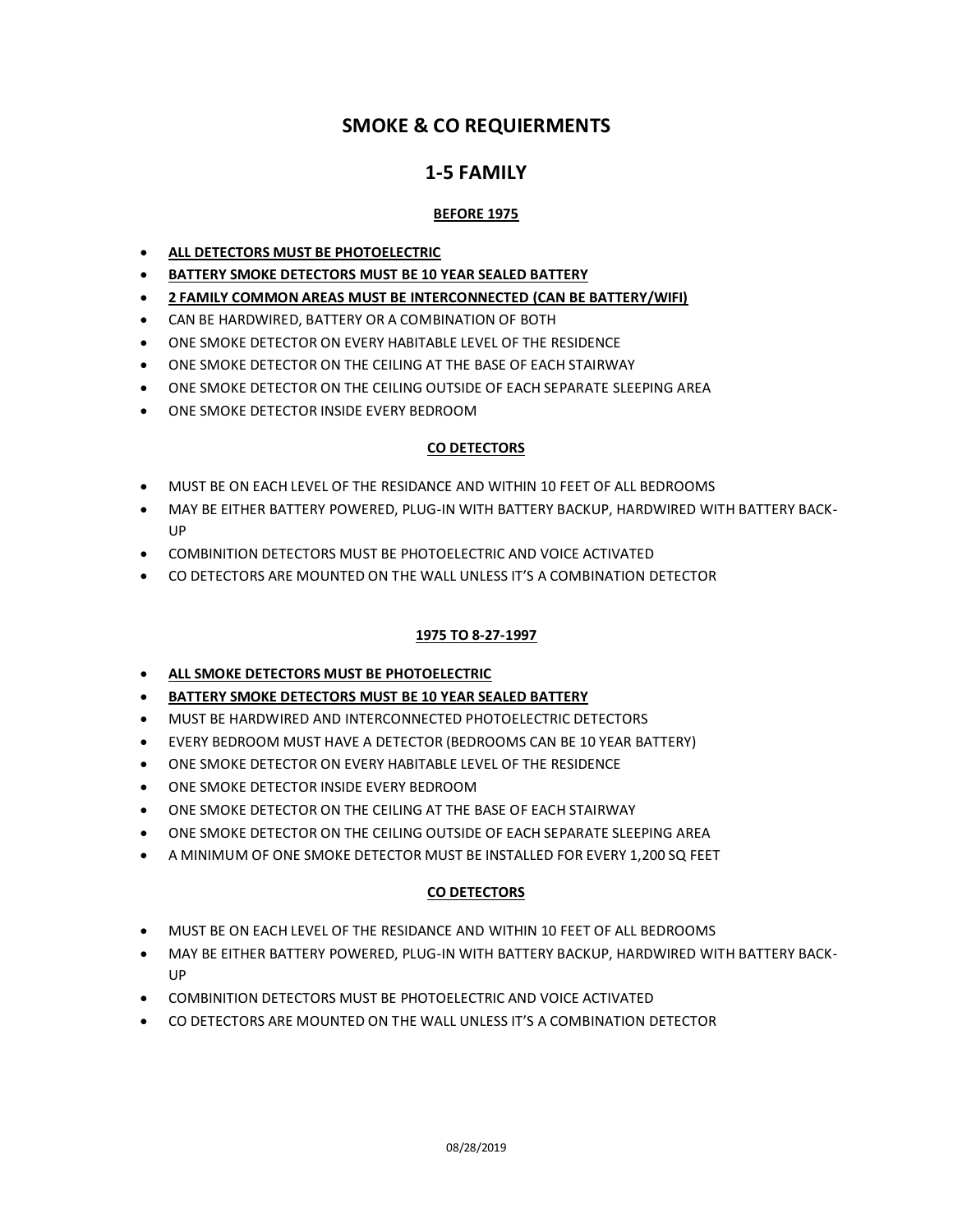## **PERMITTED AFTER 8/27/1997**

### **ALL SMOKE DETECTORS MUST BE PHOTOELECTRIC**

- MUST BE HARDWIRED AND INTERCONNECTED WITH BATTERY BACK UP
- ONE SMOKE DETECTOR ON EVERY HABITABLE LEVEL OF THE RESIDENCE
- ONE SMOKE DETECTOR ON THE CEILING AT THE BASE OF EACH STAIRWAY
- ONE SMOKE DETECTOR ON THE CEILING OUTSIDE OF EACH SEPARATE SLEEPING AREA
- ONE SMOKE DETECTOR INSIDE EVERY BEDROOM (MUST BE HARDWIRED)
- A MINIMUM OF ONE SMOKE DETECTOR MUST BE INSTALLED FOR EVERY 1,200 SQ FEET

## **CO DETECTORS**

- MUST BE ON EACH LEVEL OF THE RESIDANCE AND WITHIN 10 FEET OF ALL BEDROOMS
- MAY BE EITHER BATTERY POWERED, PLUG-IN WITH BATTERY BACKUP, HARDWIRED WITH BATTERY BACK-UP
- COMBINITION DETECTORS MUST BE PHOTOELECTRIC AND VOICE ACTIVATED
- CO DETECTORS ARE MOUNTED ON THE WALL UNLESS IT'S A COMBINATION DETECTOR

## **PERMITTED ON OR AFTER JANUARY 1, 2008**

- **ALL SMOKE DETECTORS MUST BE PHOTOELECTRIC**
- MUST BE HARDWIRED AND INTERCONNECTED WITH BATTERY BACK UP
- ONE SMOKE DETECTOR ON EVERY HABITABLE LEVEL OF THE RESIDENCE
- ONE SMOKE DETECTOR ON THE CEILING AT THE BASE OF EACH STAIRWAY
- ONE SMOKE DETECTOR ON THE CEILING OUTSIDE OF EACH SEPARATE SLEEPING AREA
- ONE SMOKE DETECTOR INSIDE EVERY BEDROOM (MUST BE HARDWIRED)
- A MINIMUM OF ONE SMOKE DETECTOR MUST BE INSTALLED FOR EVERY 1,200 SQ FEET

## **CO DETECTORS**

- MUST BE ON EACH LEVEL OF THE RESIDANCE AND WITHIN 10 FEET OF ALL BEDROOMS
- MAY BE EITHER BATTERY POWERED, PLUG-IN WITH BATTERY BACKUP, HARDWIRED WITH BATTERY BACK-UP
- COMBINITION DETECTORS MUST BE PHOTOELECTRIC AND VOICE ACTIVATED
- CO DETECTORS ARE MOUNTED ON THE WALL UNLESS IT'S A COMBINATION DETECTOR

## **HEAT DETECTORS**

- MUST HAVE A SINGLE HEAT DETECTOR IN ANY GARAGE ATTACHED TO OR UNDER THE RESIDENCE
- MUST BE HARDWIRED AND INTERCONNECTED WITH OR WITHOUT BATTERY BACKUP TO THE EXISTING SMOKE DETECTION SYSTEM